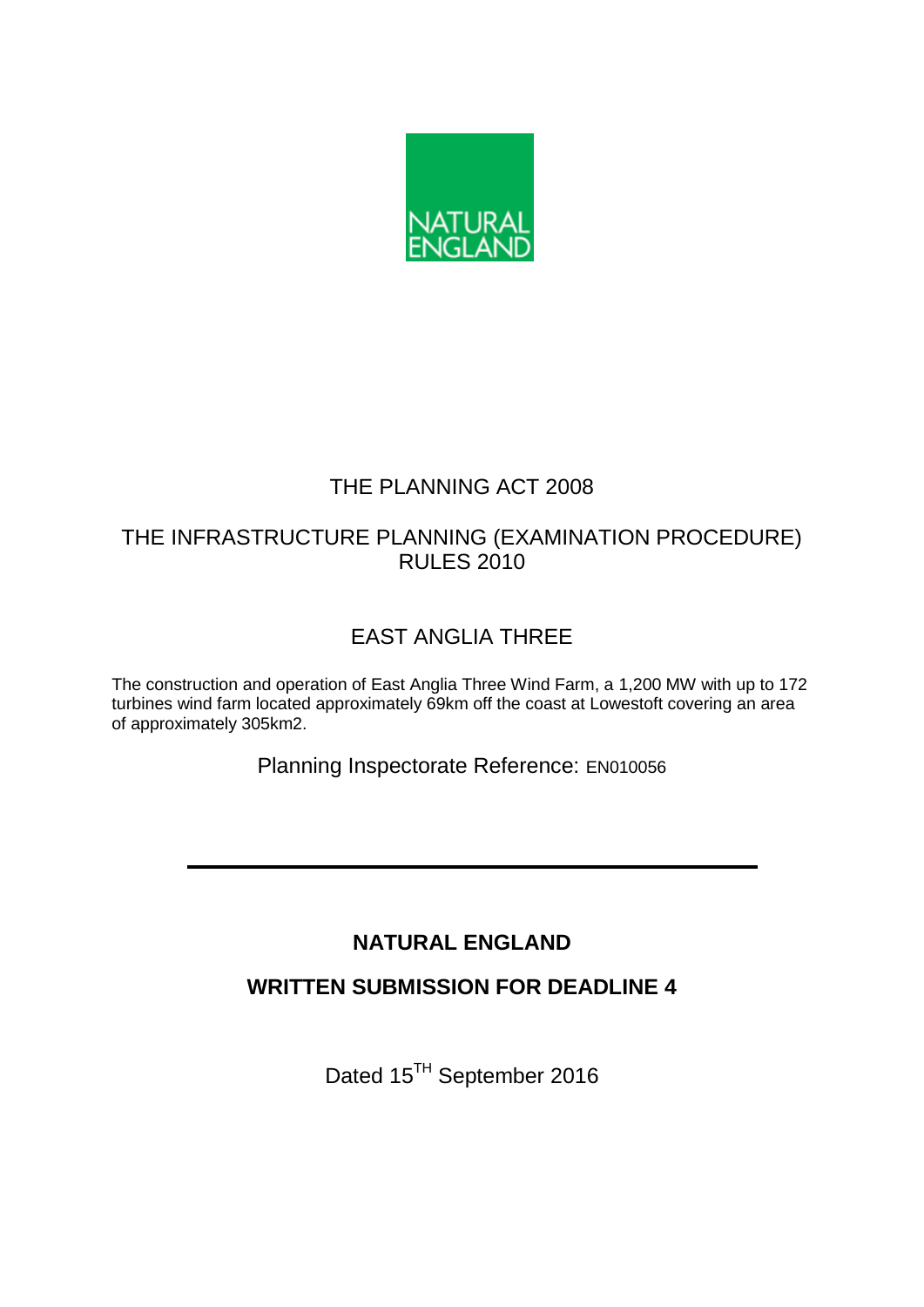## **Contents**

| 1. | WRITTEN SUBMISSION OF THE ORAL ANSWERS PROVIDED TO<br>QUESTIONS AT THE ISSUE SPECIFIC HEARING ON ENVIRONMENTAL<br>MATTERS WEDNESDAY 7TH SEPTEMBER 2016 |    |
|----|--------------------------------------------------------------------------------------------------------------------------------------------------------|----|
|    |                                                                                                                                                        | 2  |
| 2. | APPENDIX 1 - NATURAL ENGLAND'S COMMENTS ON THE EA3<br>DEADLINE 4 SUBMISSION SITE INTEGRITY PLAN                                                        | 11 |
| 3. | APPENDIX 2 - NATURAL ENGLAND'S COMMENTS ON EA3 UPDATED<br>SOUTHERN NORTH SEA PSAC HRA REPORT                                                           | 13 |
| 4. | APPENDIX 3 - NATURAL ENGLAND'S COMMENTS ON EA1 UPDATED<br><b>CRM MODEL</b>                                                                             | 15 |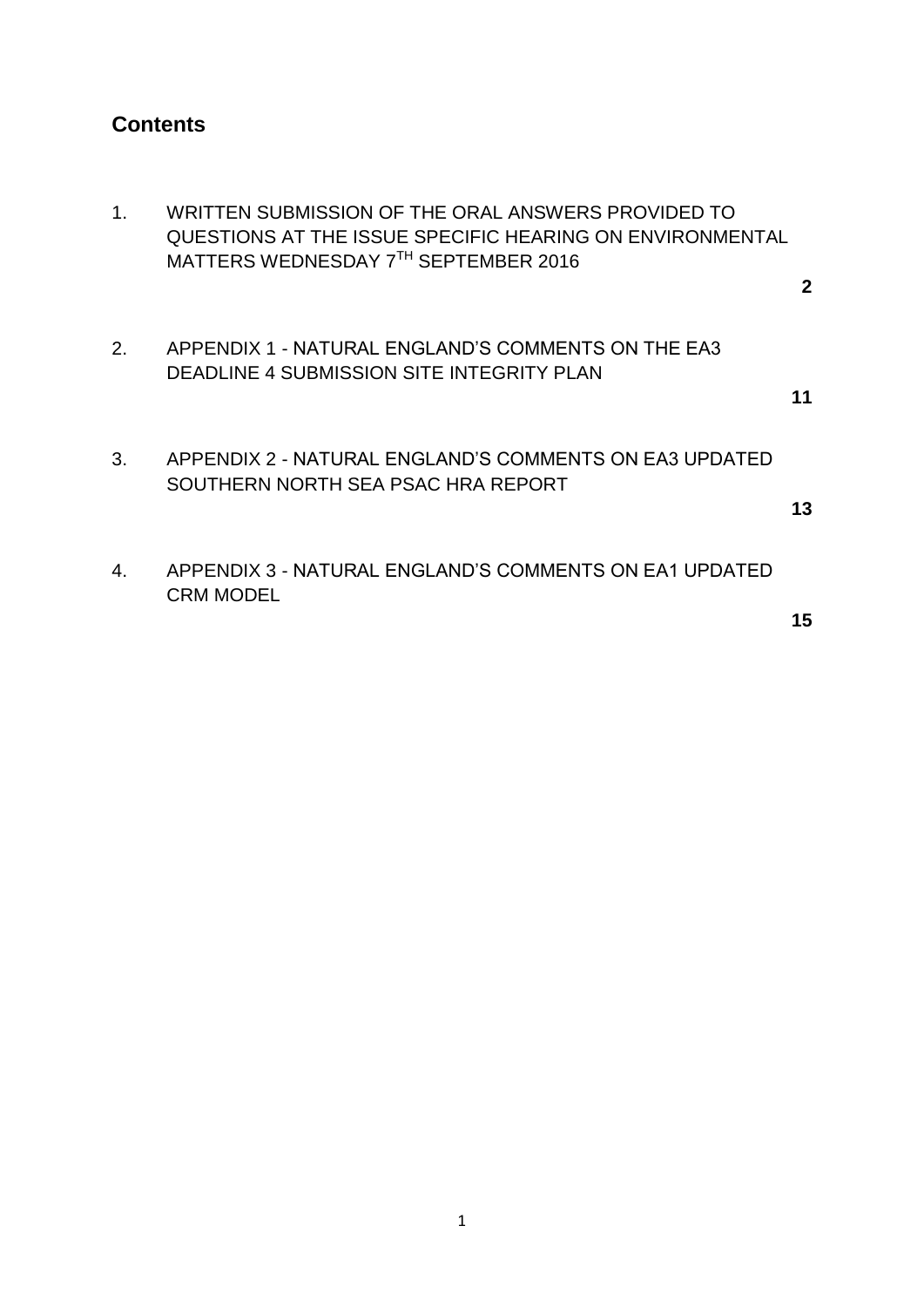# **1. WRITTEN SUBMISSION OF THE ORAL ANSWERS PROVIDED TO QUESTIONS AT THE ISSUE SPECIFIC HEARING ON ENVIRONMENTAL MATTERS WEDNESDAY 7 TH SEPTEMBER 2016.**

1.1This is the written summary of the oral case that was put by Natural England ("NE") at the issue specific hearing on environmental matters for the proposed East Anglia THREE (EA3) Offshore Wind Farm on 7 September 2016.

## **Offshore ornithology**

### *EIA methodology for assessing impacts on guillemot, razorbill and puffins*

- 1.2 **Q. What is NE's current position on the benefits of Potential Biological Removal (PBR) vs. Population Viability Analysis (PVA)? Noting that for previous projects NE has accepted PBR when there was insufficient information to undertake PVA.**
- 1.3 NE's current position is set out in its relevant representations and written representations. That position is that NE no longer accepts outputs from PBR for any species. This position has evolved since the Hornsea Project (HPOW) 1 and 2 examinations, where NE considered some PBR outputs as best available evidence at that time on the basis that the HPOW 1 and HPOW 2 applicants refused to provide PVA outputs for EIA scale assessments. In the case of EA3, NE welcomes the Applicant providing PVA modelling to address kittiwake and greater black-backed gull questions. NE's position to no longer except PBR outputs is further supported by the conclusions of Cook & Robinson (2015), which are endorsed by the Statutory Nature Conservation Bodies (SNCBs).

### 1.4 **Q. Is NE's approach generic for all species or specific to kittiwake and great black backed gulls?**

1.5 NE advises that it is a generic approach, in that should it be required PVA is requested as a means of assessing impacts through population modelling. In the case of Auks, NE and the Applicant are in agreement that no population modelling is required. The Applicant is of the view that PBR still has some limited value for screening, whilst NE disagrees and believes that 1% baseline mortality is a good enough coarse screen. NE has come to the conclusion 1% baseline mortality is only exceeded in excess of 70% displacement, which NE believes to be appropriately precautionary, so in this instance modelling isn't necessary.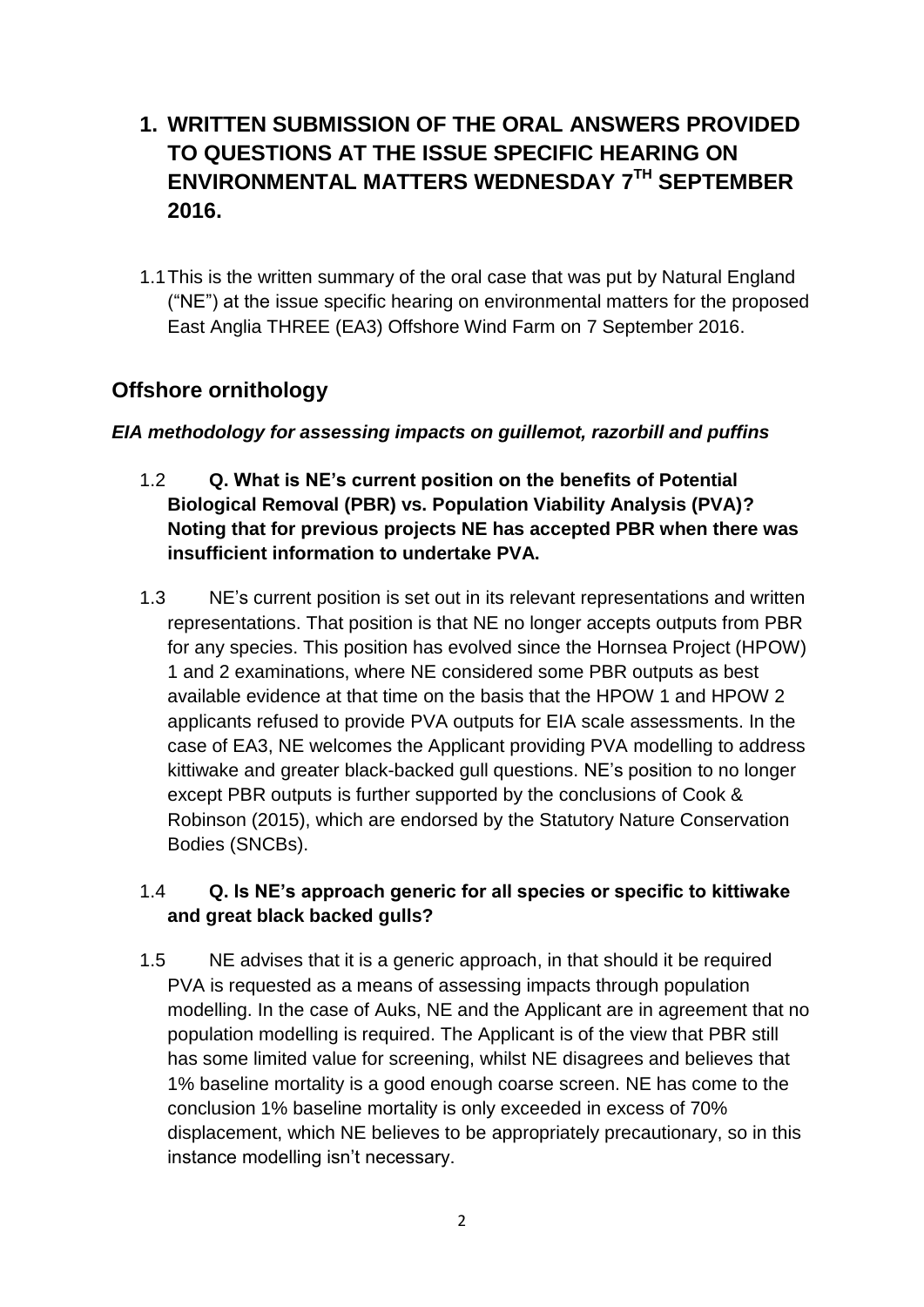- 1.6 **Q. In regards to guillemot, razorbill and puffin NE could not advise with certainty that there would be no significant impact on these species from cumulative displacement during operation. Since this position was presented the Applicant has provided matrices in the Statement of Common Ground (SoGC) showing that cumulative Auk displacement is not significant and the additional matrices showing that there is no need for further modelling. The revised matrices included 70% displacement and 1% mortality. Is NE is still content with the latest matrices?**
- 1.7 NE advised that it also produced auk matrices and reached the same conclusion as the Applicant. Therefore no further information is required.

## 1.8 **Q. Could NE explain the basis for the use of 70% displacement & 1% mortality?**

- 1.9 NE advised that these numbers are based upon the fact that there is limited evidence as to level of impacts from displacement. The SNCB approach generally is to request that potential impacts are presented as matrices with ranges of 0-100% for mortality and displacement, within which the true impact lies. Whilst NE does not necessarily suggest using 1% mortality and 70% displacement, the Applicants assumption is that at this level there is unlikely to be any significant impact and NE does not disagree. NE is in agreement with the Applicant that there is no likely significant displacement effect from the EA3 project.
- 1.10 For clarity, NE confirmed that using its preferred method (including summing seasonal displacement totals) for assessing guillemot, razorbill and puffin displacement, non-significant impacts were found for both the project alone and cumulatively.

### *EIA methodology for assessing impacts on kittiwake*

- 1.11 **Q. Could NE provide clarity on the debate between density independent and dependant outputs, both of which are considered by the Applicant? The ExA summarised their understanding that the Applicant considers density dependant outputs to be more realistic and agrees with NE in the SoCG that density independent outputs give a worst case scenario for impacts. In the Deadline 2 written representation NE and the Applicant still needed to agree the strength and form of the density dependence. Could NE provide an update on the situation?**
- 1.12 NE advises that it does not agree with the Applicant that density dependent outputs are the most realistic for EA3. For the HPOW2 project, NE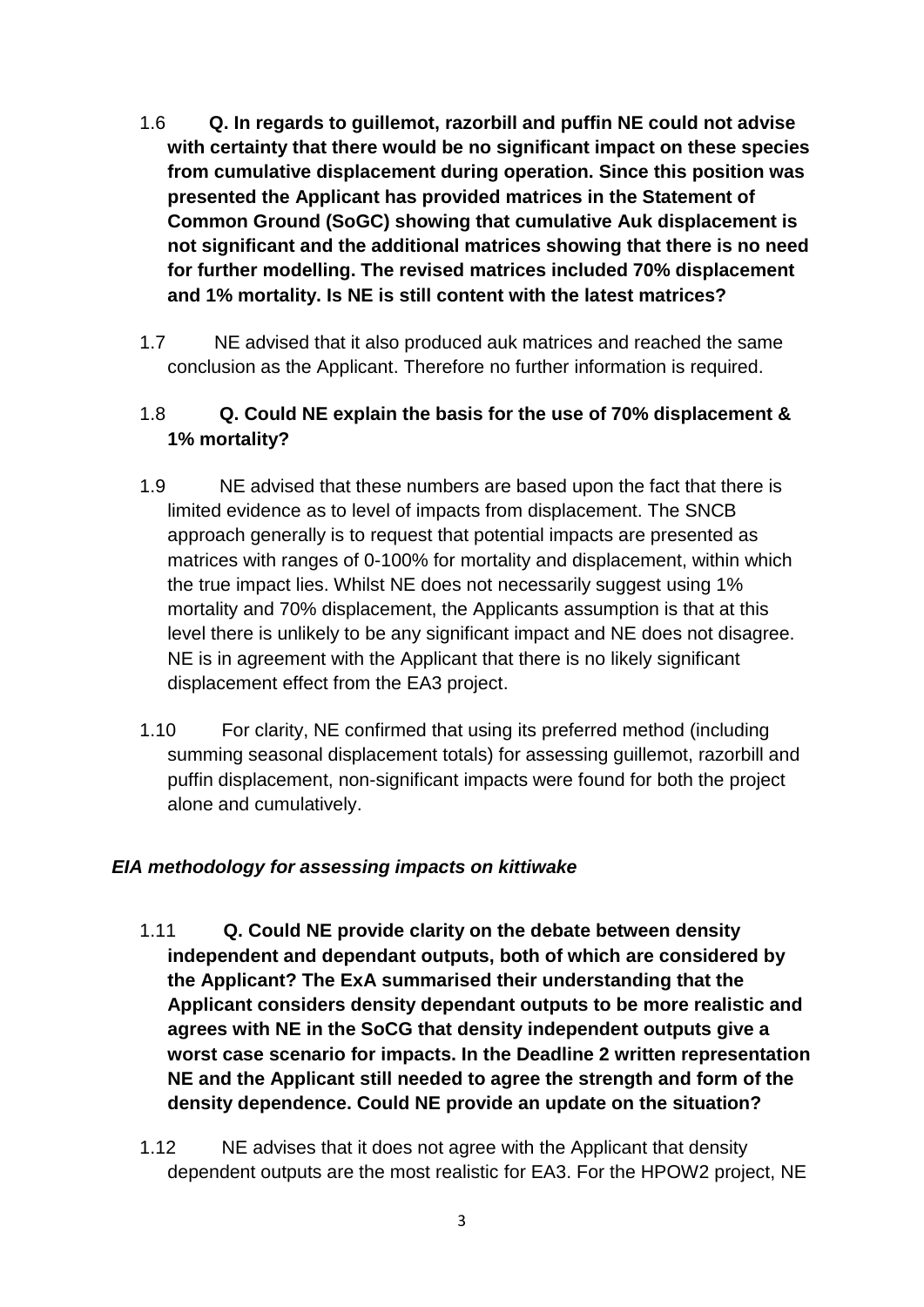took the view that there was no evidence as to the form or strength of the density dependence operating on the kittiwake population and therefore advised the use of density independent outputs. In the case of EA3 there is even less evidence for density dependence operating on the Biologically Defined Minimum Population Scale (BDMPS) pseudo population in the North Sea so NE advocates the presentation of both density independent and dependent outputs as a range, which is what the Applicant has done. NE's reasoning is partly based on Cook & Robinson (2015) which states that density dependence should only be incorporated where there is evidence of it acting upon the population. For this project NE's view is that due to the lack of evidence on the strength and form of density dependence in this is case, we advocate the use of independent outputs.

## 1.13 **Q. RSPB raised an issue with the use of a BDMPS population for kittiwake stating it was novel. What is NE's view on the RSPB concern that the approach is novel?**

1.14 NE shares the RSPB view that the approach is novel. NE welcomes that in response to NE's request the Applicant has produced a PVA to assess EIA impacts. However, because it is a relatively novel approach, NE is not clear as to the appropriate population scale and asked the Applicant this question. In response, the Applicant has provided further information supporting use of the North Sea BDMPS population scale, as the best available at this time, and NE accepts that what they have presented is a valid option. Other possible options could be to look at a wider biogeographic scale, but that would mean having to take into account other potential impacts on that population from further afield with further uncertainty. However, as the Applicant has stated, a wider biogeographical scale is perhaps an even less precautionary approach because impacts from offshore windfarms are diluted within a larger population. Whilst, NE accepts the Applicant's submission in the case of this examination, NE does not want to set a precedent for future projects by stating a definitive position on what is an appropriate reference population for modelling impacts on an EIA scale.

#### *EIA methodology for assessing impacts on great black-backed gull*

1.15 **Q. PVA was undertaken for great black-backed gull and the cumulative prediction is a population reduction of 21% after 25 years with a density independent scenario. There are a number of amendments to this, including density dependence and the Applicant notes that the cumulative collision total itself is very likely to be an**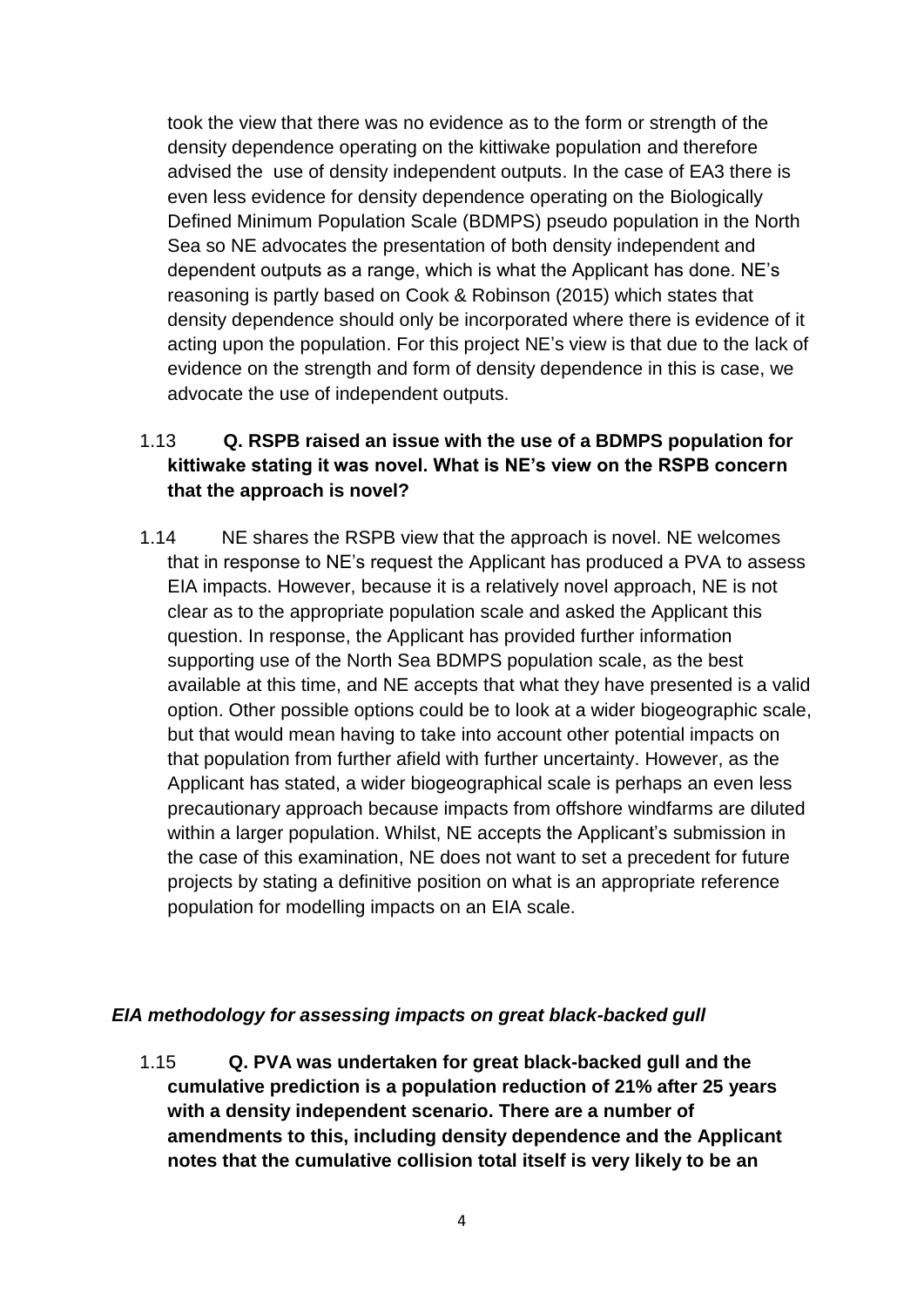**overestimate. The end result is that the Applicant suggests a 25 year reduction of 4-5% by density dependent modelling. The reduction from 21% to 4-5% in 25 years is a large one Is NE comfortable with the approach taken by the Applicant and is the reduction acceptable?**

1.16 NE advises that in terms of the approach, we welcome the presentation of density dependent and independent models. NE accepts that for the project alone there is no significant effect on greater black-backed gulls, but it is difficult to rule out a significant effect in-combination with other projects. However, the impact of EA3 is relatively small compared to the cumulative total including all of the other projects. Therefore, whilst is it not possible to rule out significant in-combination impacts, the contribution EA3 makes is small enough to not make a material difference to the in-combination total. NE agrees with the Applicant that there is no requirement to undertake further modelling, recognising that two thirds of great black-backed gulls in the North Sea originate from outside of UK breeding populations.

### *EIA methodology for assessing cumulative impacts on gannet*

### 1.17 **Q. Can NE comment on the benefits of altering the draught height?**

1.18 NE advises that best practice is to do whatever is possible to reduce the cumulative total impact, but NE has not got so far as to link draught height to an effect on gannet from EA3. NE has nothing further to add to the Applicants representation on gannet impacts.

### 1.19 **Q. Regarding EIA impacts on gannet, are there any impacts alone or in-combination?**

1.20 NE advises that it was previously agreed with the Applicant that there is no Adverse Effect on Integrity (AEoI) and no significant effect (EIA) for the project alone. However, it is not possible to rule out significant effects to gannet when considered cumulatively, but NE considers that the EA3 contribution to the cumulative total is so small that it will not materially alter the overall cumulative mortality figure and any assessment of significance in EIA terms.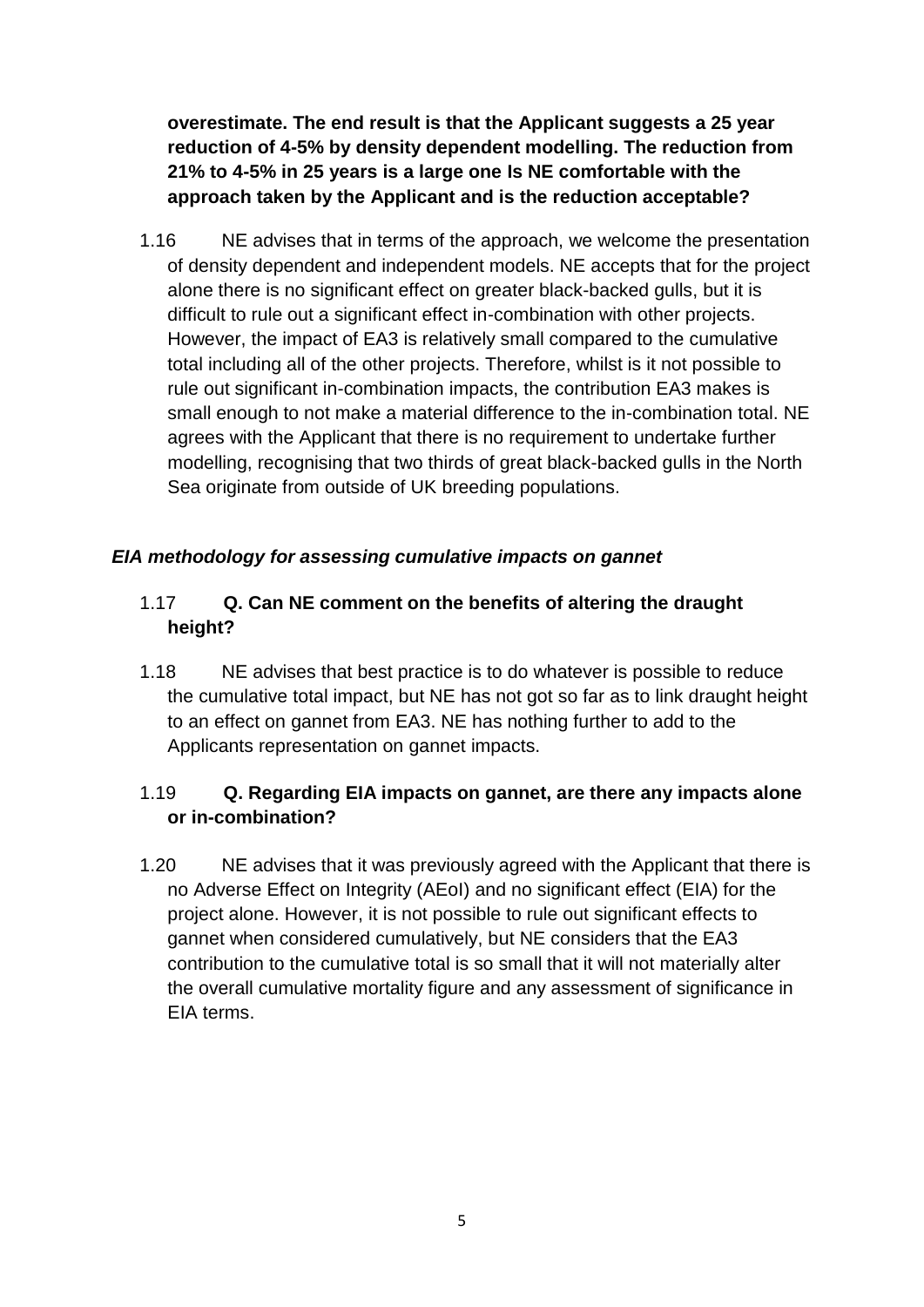## **Marine mammals**

#### *Noise reduction levels Deemed Marine Licences and Marine Mammal Mitigation Plan (MMMP) for marine mammals*

- 1.21 **Q. There is some debate around the purpose of the MMMP. NE had previously advised that the purpose of the MMMP is to avoid damage as opposed to address disturbance. During the HP2 examination the Secretary of State amended Condition 8 of the DML to include significant disturbance to marine mammals in the MMMP. The ExA asked why the MMMP is not addressing disturbance?**
- 1.22 NE advises that the purpose of the MMMP is to mitigate injury and that disturbance is best dealt with in a separate document.

### *Need for a European Protected Species (EPS) licence*

- 1.23 **Q. In the Deadline 2 representation NE advised that the draft MMMP was in line with best practice and a piling ban was not necessary. The representation went on to state that an EPS could be required to cover any mortality incidents, could NE elaborate?**
- 1.24 NE advises that an EPS licence is not mitigation and that NE could have been clearer in the wording of their representation. NE's position is that the Applicant should seek an EPS licence from the MMO and that this is a point of agreement with the Applicant.

## **Habitats Regulation Assessment**

### *In-combination collision mortality to gannets and kittiwake of the Flamborough and Filey Coast pSPA and Flamborough Head and Bempton Cliffs SPA*

- 1.25 **Q. In the SoCG, NE's position is that gannet in-combination mortality is uncertain as the PVA model is out of date and ideally an up to date PVA should be produced. Is this still the case?**
- 1.26 NE advises that for the reasons provided in the Applicant's representations, NE does not believe there is a likely significant effect alone, so there is no requirement for further modelling. As discussed previously, NE has confidence in a conclusion of no AEoI for the project alone. For incombination impacts on gannet and kittiwake, while it is not possible to rule out adverse effects on integrity due to the in-combination predicted total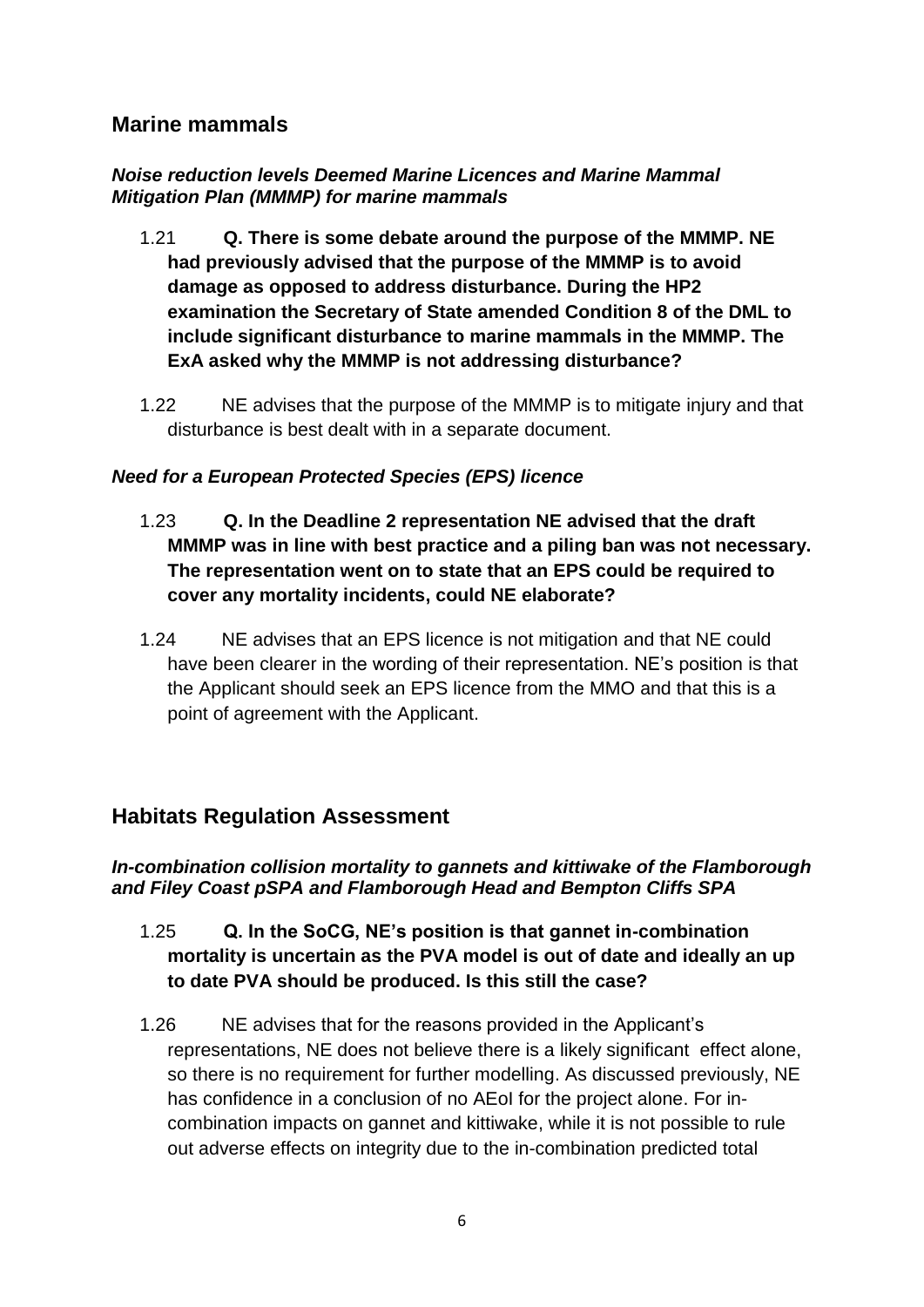mortalities, NE does not believe the EA3 project will materially add to the incombination numbers.

- 1.27 **Q. Is there a remaining scientific doubt as to whether the project could have a material effect on the in-combination total and therefore a LSE in-combination? Would it help if NE caveated the in-combination impact with 'but it is not EA3 contingent'?**
- 1.28 NE advises while there is uncertainty and we haven't ruled out the incombination effect, we are confident that further modelling would not change any conclusions. NE are confident that the project alone does not have an impact, but equally the contribution to the in-combination total which EA3 makes is so small that it won't make a material difference. NE further advises that the uncertainty around in-combination impacts is driven by other projects potentially exceeding the threshold. NE is not saying there is no issue, just the figures for EA3 are not sufficiently high to give initial concern and the potential impacts must be considered in the wider context of other projects incombination.
- 1.29 For additional clarity NE advises that whilst the precautionary principle is a key component of the Habitats Regulations, there is also a risk in that it can become over precautionary. Five years ago this became an issue when the directive and regulations were seen as a block to economic growth. The Habitat Regulations review was commissioned to ensure that this was not an issue. The review fundamentally concluded that the directive, regulations and methods for implementation were appropriate, but in some respects the precautionary principle was over precautionary. As a result the recommendation was for the additional principle of proportionality. The advice around the avoidance of any scientific doubt in this case is precautionary, but by recognising that the possible impact of EA3 is so small (immaterial) that the impact of EA3 in-combination should be considered proportionally.
- 1.30 **Q. In response to the EXA's first written questions, NE replied with four outstanding points that they had with the Applicant; 1.Seaonal displacement, 2. Cumulative Auk displacement, 3. Cumulative collision risk 4. In-combination impacts on gannet and kittiwake. Are these still an issue?**
- 1.31 NE notes that for points one to three all have been agreed with the Applicant. For audit purposes, NE continues to have a difference of opinion with the Applicant on the methodology of combining seasonal displacement impacts to give an annual prediction (NE's preferred approach is to simply sum seasonal displacement and mortality predictions), but agrees that in this instance the output is the same, so has no issue with the conclusion.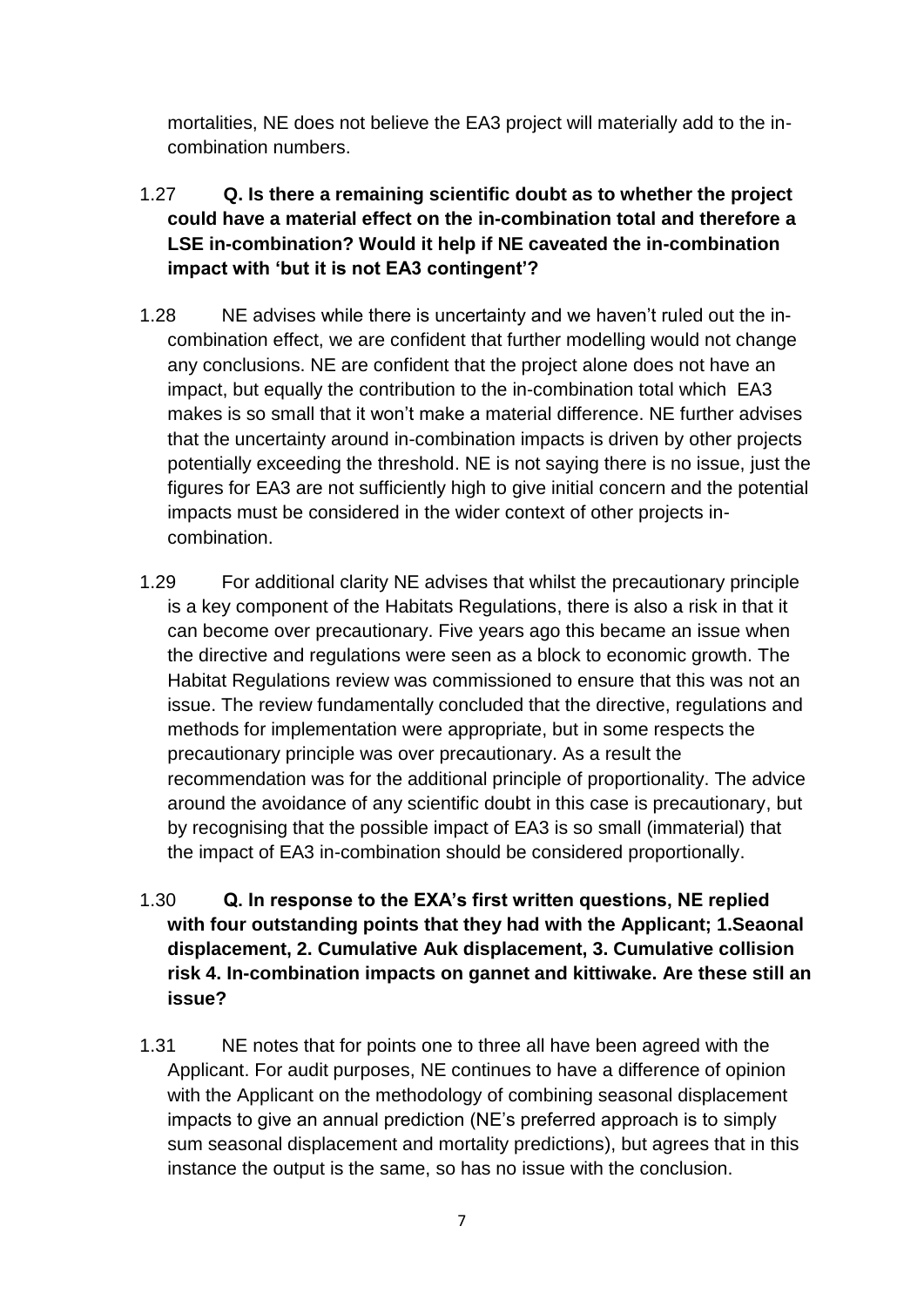Similarly, regarding the Collision Risk Model Options 1 and 2, NE would not always advise using site specific data as there may be circumstances where Option 2 is more appropriate. However, NE has considered both in this case and does not disagree with the Applicant's conclusions. In terms of incombination collision totals NE agrees with the totals, but is unable to specify the in-combination effect (as explained above).

## *Impacts on harbour porpoise in the Southern North Sea pSAC (SNS pSAC)*

- 1.32 **Q. The ExA appreciated that the Harbour Porpoise (HP) pSAC is a progressing situation and that in-combination assessments cannot be undertaken as management advice is pending from NE. The ExA asked for an update on the HRA for the SNS pSAC.**
- 1.33 NE confirms that there are currently no agreed management measures available to inform any HRA for the Southern North Sea HP pSAC. However, NE has received an interim HRA report from the Applicant and intends to review and submit a response for Deadline 4 (see Appendix 2). Since the consultation closed in May, NE has continued to work with the JNCC to produce management measures and a consultation report. Once the consultation report is complete it will go to the Minister for sign off, unfortunately NE cannot currently provide a date for when this will happen.

## 1.34 **Q. The ExA asked NE if they are content with HRA issues for the SNS pSAC?**

1.35 NE supports the Applicant following the HPOW2 'condition 8' approach with some amendments. Namely a freestanding In Principle Site Integrity Plan (IPSIP) which will be a certified document referred to in the DML which will list such mitigation measures as necessary to ensure no AEoI. NE sees the IPSIP as a positive approach and will provide comments on this document (following the MMOs initial comments) for Deadline 4 (see Appendix 1).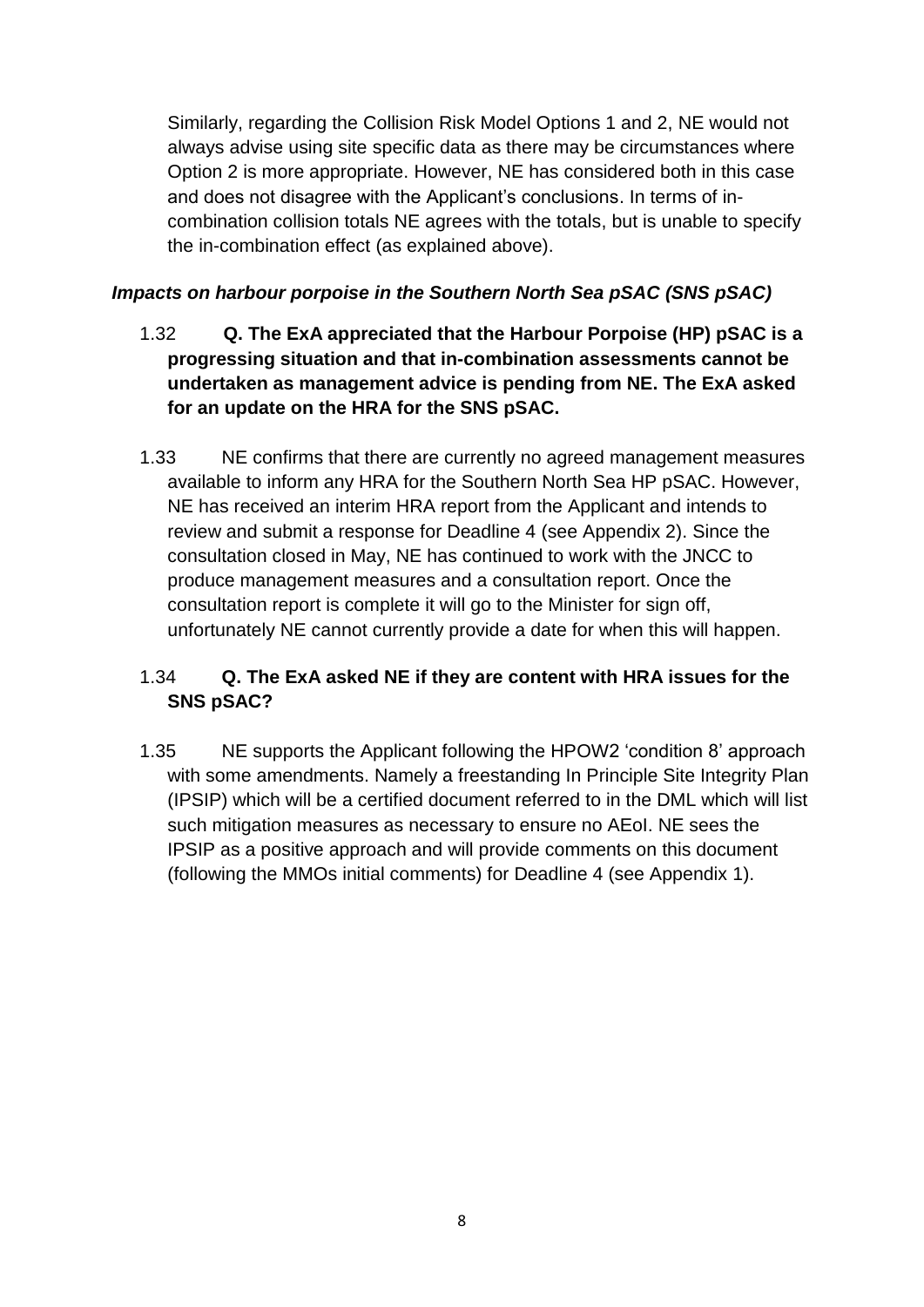## **Benthic Ecology and other offshore ecology matters**

### *Minimum cable burial depths*

## 1.36 **Q. Are NE's comments on minimal cable burial development depth unresolved?**

1.37 NE advises that this issue is now resolved. NE's position is that as a matter of principle, all developers should aim for a minimum of 1m burial depth. This position takes into account all issues including reduction in the requirement for cable protection and potential Electromagnetic Fields (EMF) from cables. Noting that EMF is a tricky issue that remains unresolved and not scientifically proven, but we do know that currently the best way to reduce EMF impacts is to increase burial depth. NE's generic position is that deeper cable burial is better. NE does understand that this is not always feasible depending on cable installation methods, substrate, developer, cable type, risk from fishers etc. However, given the location of the export cable, NE is content with what the Applicant is proposing for EA3.

### *Orford Inshore rMCZ assessment*

- 1.38 **Q. Cable laying and protection is part of the concerns over the Orford Inshore rMCZ. Information provided includes an assessment which shows no impact. In the response to the SEA there are concerns about the predicted 2mm of sediment deposits and possible effects on sand eel, lemon and dover sole spawning. The cable corridor is 2km wide where it runs parallel along the boundary of rMCZ so unless installed on the southern boundary the distance will be greater than 300m. If there are concerns about sediment deposition within a few 100m of cable installation operations is it possible to reduce the 2km wide cable corridor to ensure cables will not be within 300 m of the rMCZ?**
- 1.39 NE notes that the rMCZ is proposed for mixed sediment not fisheries, so any sediment that goes into the rMCZ is not necessarily an issue. NE advises that whilst the rMCZ boundary was drawn around a specific area of mixed sediment, it is present in the wider area. The proposed cable installation methods (discussed in chapter 7 of the ES) are such that the impact is likely to be limited to a discrete area. Any sediment plumes that may occur as a result of foundation installation or disposal of dredge material, for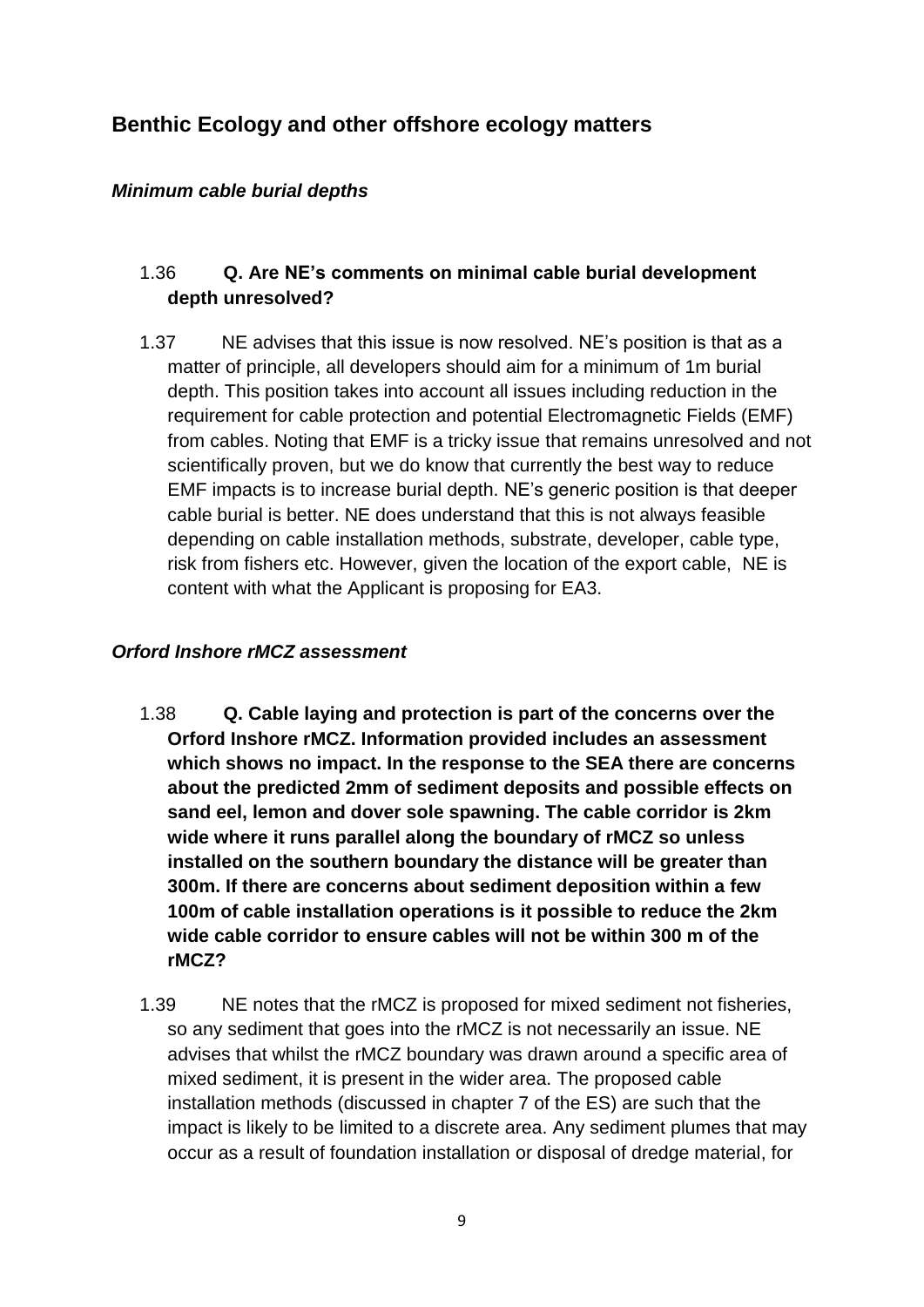example, would be short lived and NE does not have concerns for designated sites in this particular area or more generally where there is mixed sediment.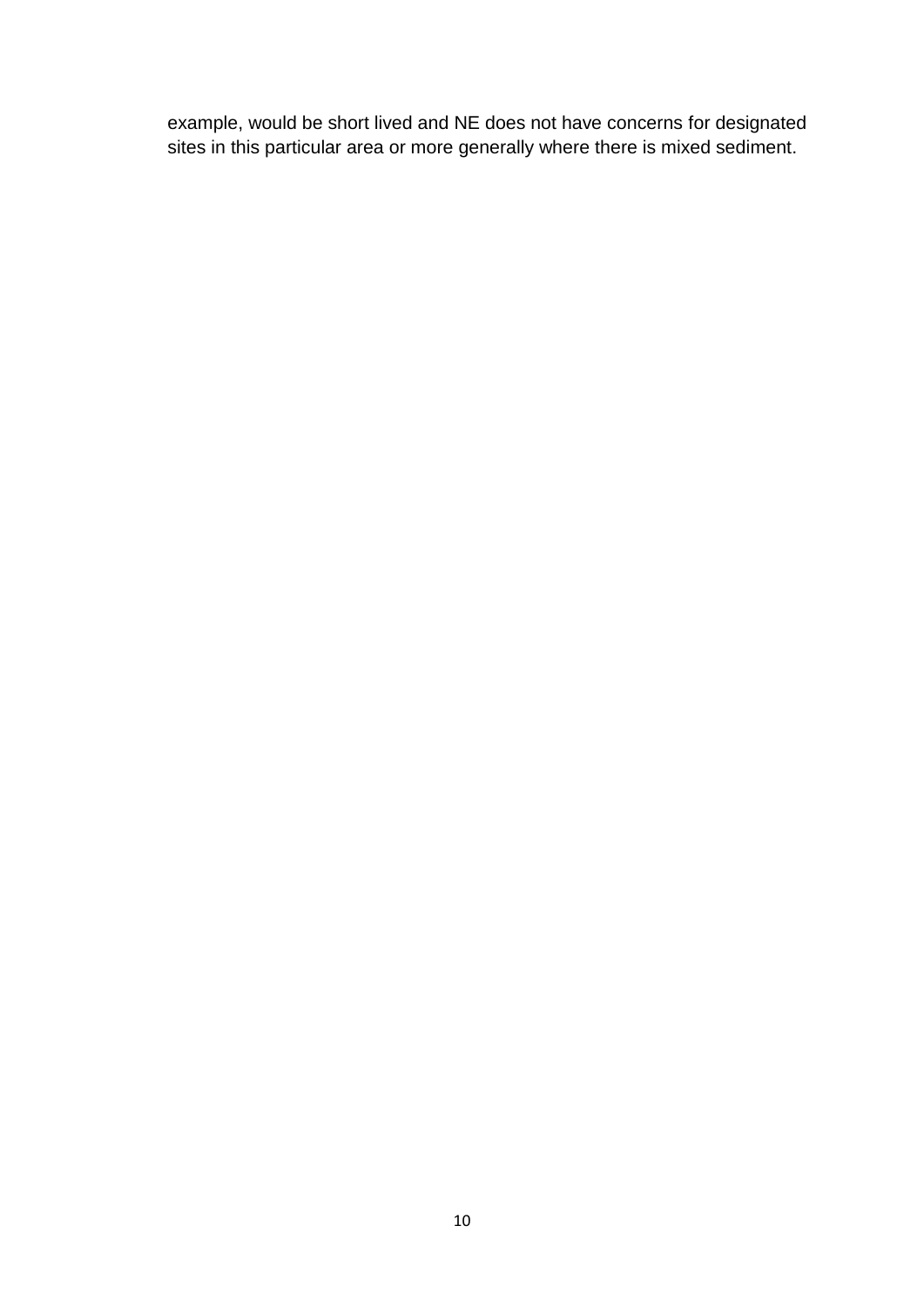# **2. Appendix 1 - Natural England's Comments on the EA3 Deadline 4 submission Site Integrity Plan**

Date: 14<sup>th</sup> September 2016 Our ref: Your ref:



Natural England Mail Hub Block B Whittington Road **Worcester** WR5 2LQ

**BY EMAIL ONLY**

**Gillian Sutherland**

**ScottishPower Renewables**

T: 07917 791632

Dear Gillian,

#### **East Anglia THREE: Southern North Sea pSAC Site Integrity Plan Version 5**

Thank you for providing the Southern North Sea pSAC Site Integrity Plan to Natural England on  $8<sup>th</sup>$ September 2016. We have now reviewed the document and provide the following comments. This letter will also be submitted by Natural England as an appendix to our Oral Representation for submission at Deadline 4 of the East Anglia THREE Examination on 15<sup>th</sup> September 2016.

#### Summary

Natural England welcomes the Southern North Sea pSAC Site Integrity Plan as a stand-alone document to set out the approach to delivering any management or mitigation measures that are required to avoid significant disturbance of harbour porpoise and allow the conclusion of no adverse effect on site integrity to be made in relation to the Southern North Sea pSAC from the East Anglia THREE project.

Natural England would welcome further consideration and clarity being provided with respect to the timings and submission of work in relation to the delivering of some of the documents described in the Plan as outlined further below. It is imperative that adequate time is allowed prior to construction for consideration and implementation of the most appropriate mitigation and/or management measures.

#### Specific Comments

The final part of section 1.2 is confusing and may benefit from re-wording. It is not clear if the intention is to suggest that EPS licensing is the only way to deal with the issue of disturbance. Natural England advises that an EPS licence is not a form of mitigation to reduce acoustic disturbance. It may help to add in the wording '…*to reduce acoustic disturbance*' after the word 'requirements' in the final sentence and to make the intended role of EPS Licensing clearer.

Paragraph 48 states a noise prognosis report shall be prepared and submitted to the MMO prior to the start of construction. Given the complexities that may be involved in this and the implications for mitigation at East Anglia THREE; how long before construction will the noise prognosis be undertaken and can timings be secured in the Site Integrity Plan to ensure that enough time is allowed for it to be properly considered? This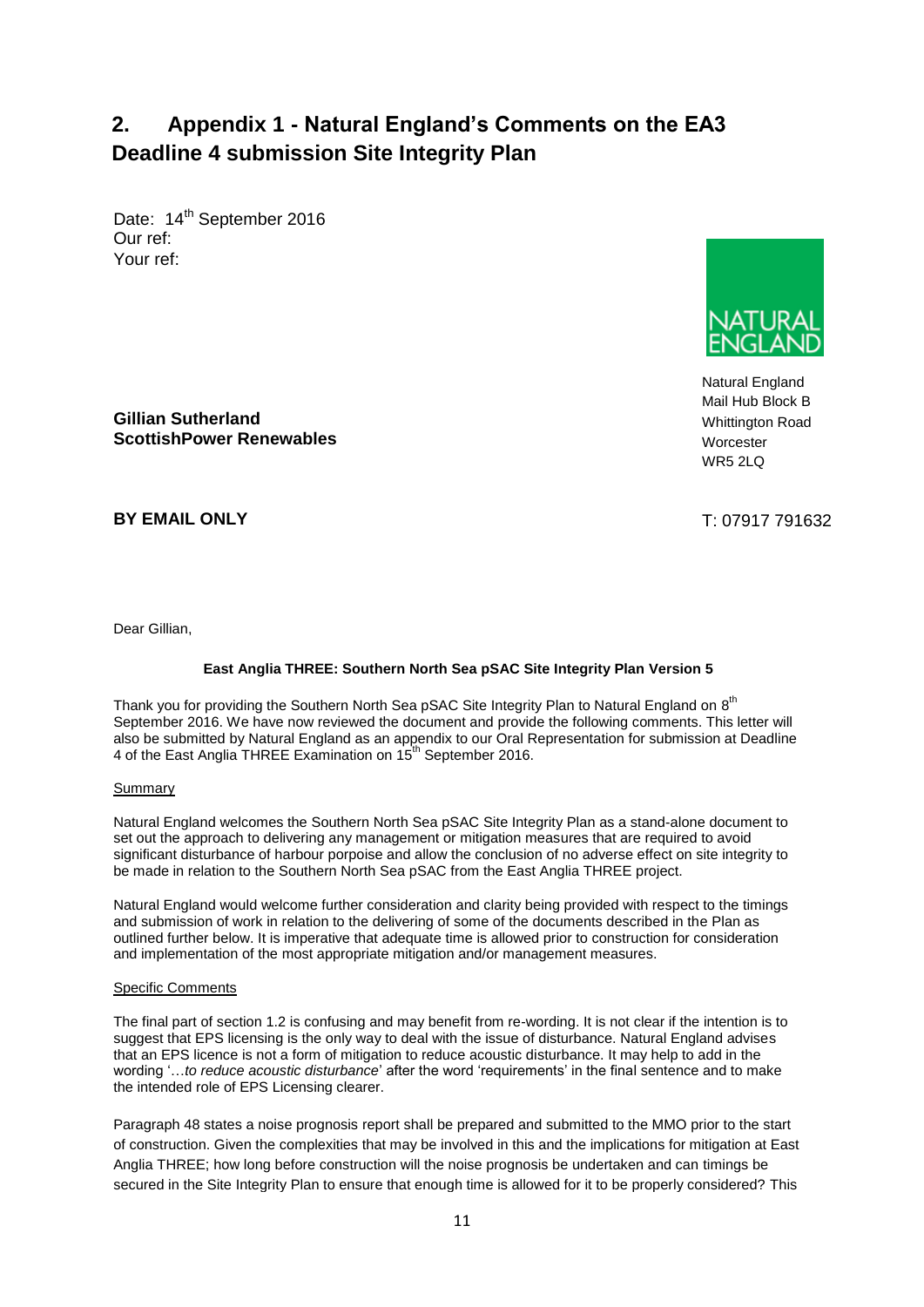would also apply to the assessment of the ability of any mitigation measure alone or in-combination with other measures discussed in paragraphs 53-54. Natural England also queries whether, given the potential complexities involved, four months prior to construction is early enough for the MMMP to be submitted as stated in paragraph 31 and secured under Condition 13(f) of the DML. Natural England welcomes the inclusion of Table 1 in Version 5 of the Plan, but the milestone for 'Submission and Review of draft Plan' is missing and as this includes all the implementation plans, method statements and monitoring requirements, we feel it is key to have this included.

Natural England welcomes the clear outlining of which mitigation measures may be feasible for East Anglia THREE. However, we feel further detail should be included for each of these in future iterations of the Plan.

Section 5.4.5 states that seasonal restrictions on pile driving are not included in the Plan as a potential mitigation or management measure by EATL, but there is no real justification for this provided and Natural England believes a seasonal/appropriate temporal restriction at East Anglia THREE could potentially be beneficial and may help to manage in-combination impacts on the pSAC. Therefore, we would advise that restrictions on pile driving be removed from section 5.4.5 and considered alongside measures 1-3. England believes a seasonal/appropriate temporal restriction at East Angli<br>beneficial and may help to manage in-combination impacts on the pSAC. T<br>restrictions on pile driving be removed from section 5.4.5 and considered a

Yours sincerely

Claire Ludgate

Senior Adviser Marine Mammals and Marine Casework Lead East Midlands Team Mob: 07917 791 632 Email: Claire.ludgate@naturalengland.org.uk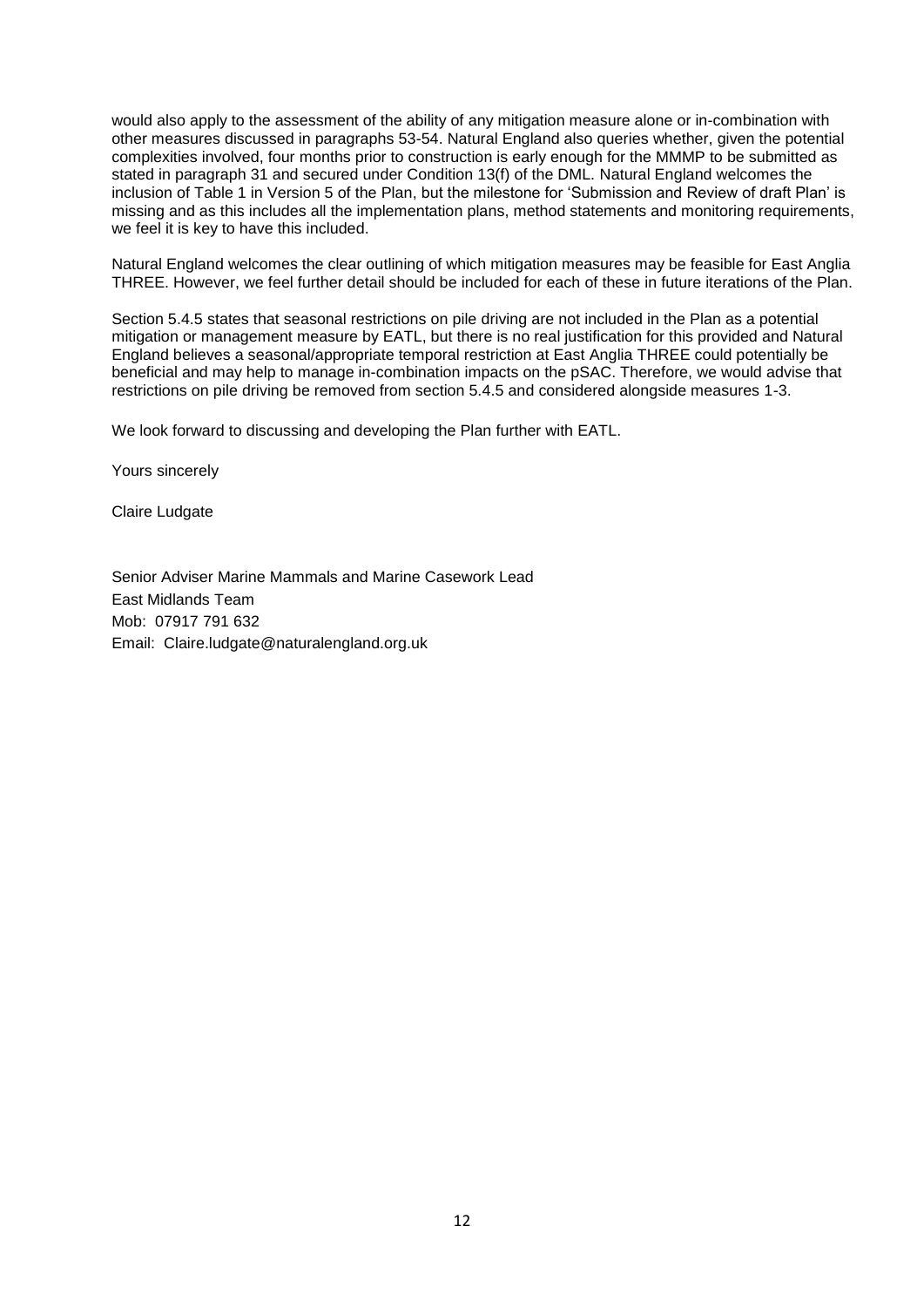# **3. Appendix 2 - Natural England's comments on EA3 Updated Southern North Sea pSAC HRA report**

Date: 15<sup>th</sup> September 2016 Our ref: Your ref:



**Gillian Sutherland ScottishPower Renewables**

Natural England Mail Hub Block B Whittington Road **Worcester** WR5 2LQ

**BY EMAIL ONLY**

T: 07917 791632

Dear Gillian,

#### **East Anglia THREE Information for the Habitats Regulations Assessment: Updated Marine Mammal Assessment Southern North Sea pSAC**

Thanks you for providing the updated HRA to Natural England on 1<sup>st</sup> September 2016. We have now reviewed the document and provide the following comments. This letter will also be submitted by Natural England as an appendix to our Oral Representation for submission at Deadline 4 of the East Anglia THREE Examination on 15<sup>th</sup> September 2016.

#### **Summary**

In July 2016 Natural England was consulted on a version of the East Anglia THREE Southern North Sea pSAC HRA without an in-combination assessment. Subsequently a proposed approach to be taken for the in-combination assessment was provided in early August 2016. Since that time and following work at other projects, Natural England now believes a more thorough assessment can be made relative to the pSAC in addition to considering how impacts within the site effect the North Sea Management Unit (MU).

We appreciate this will not be a full and complete HRA as the Conservation Objectives for the site as still in draft format and management measures are yet to be agreed. However, we believe there is further work that can be undertaken at this time and we will continue to work with EATL to progress this as far as possible.

#### Assessment of impacts on the Southern North Sea pSAC

Natural England welcomes the assessment against the North Sea MU reference population as previously advised. This is in line with JNCC and Natural England (2016) draft Conservation Objectives and Advice on Activities, which states that it is how the impacts within the site translate into effects on the North Sea MU population that are of greatest concern. However, based on ongoing progression of the Hornsea Zone HRAs we advise that further consideration is given to how the impacts described may directly impact the pSAC. For example, the percentage of the pSAC area should be calculated and included alongside the percentage of the MU area affected by underwater noise during construction in tables 5.2.1 and 5.2.2. These figures should be included for all the assessed impacts. Natural England considers it is not possible to conclude there is no potential for LSE, as per paragraph 89, if an assessment of impacts on the pSAC is not undertaken.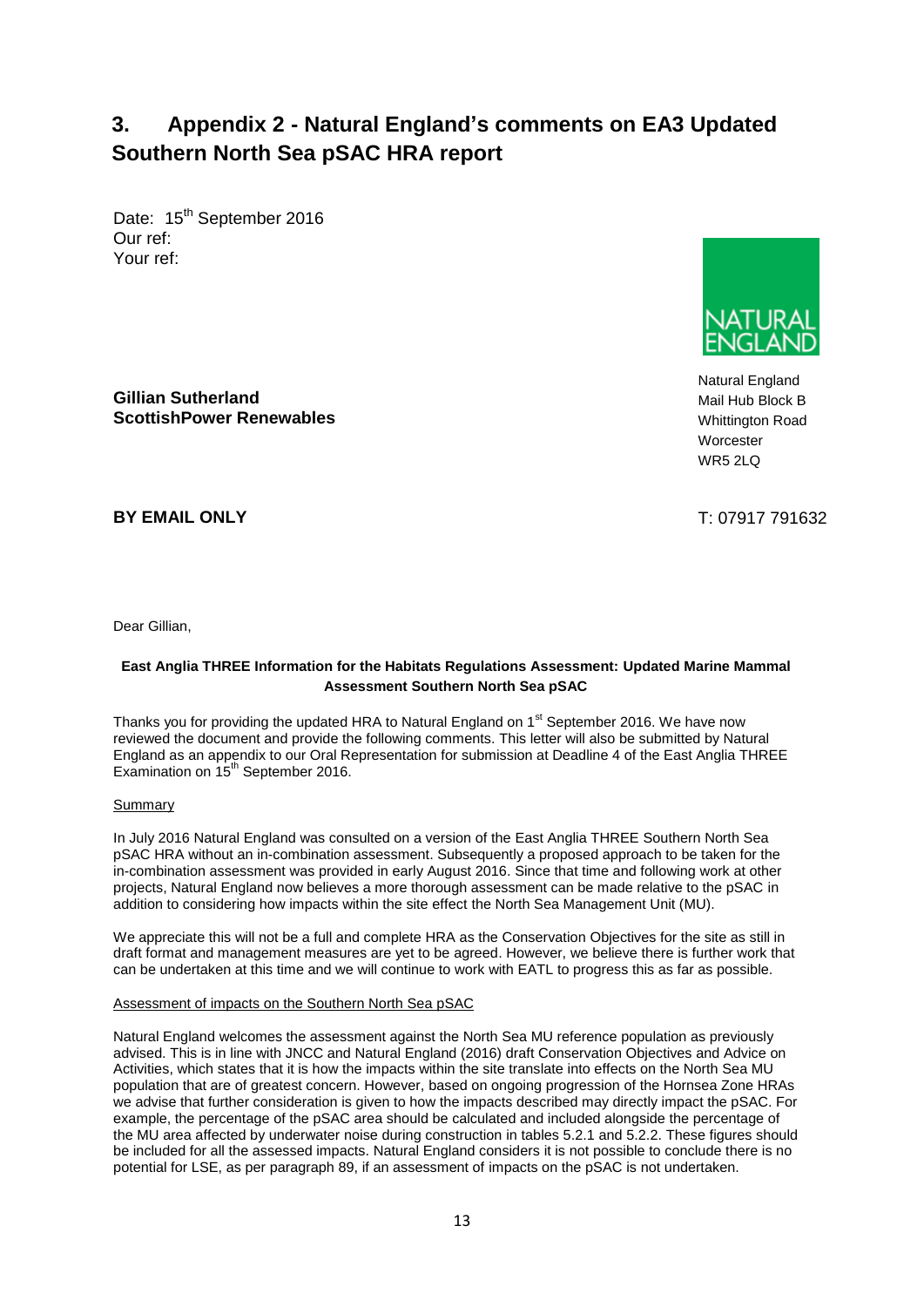#### In-combination assessment

Natural England queries what the basis for the second assumption in the indicative scenario is? Why couldn't two projects in the same zone, with overlapping consent windows, be piling at the same time? Whilst we accept it is unlikely that all four Dogger Bank projects would be piling at the same time. Natural England believes it is possible that more than one project per zone may be piling at the same time or two piling events may happen at the same time for one project. Therefore, we consider that it is not appropriate that Hornsea 1 and Dogger Bank Creyke Beck A and Teeside A and B should be excluded from the indicative scenario.

Natural England advises that the projects included in the in-combination assessment listed in table 5.5.2 and A2 should include the Inch Cape, Neart a Gaoithe and Firth of Forth projects. The ultimate fate of these projects is still undecided so they should be included to ensure the worst case scenario is captured. The status of Triton Knoll also requires updating as the Electrical System was granted consent at the beginning of September 2016.

The assessments under both the worst-case and indicative scenarios should be carried out in the context of the pSAC as far as is possible at this time. This should include an assessment of the percentage of the pSAC habitat that could be affected and include all noisy activities that may potentially impact the pSAC, such as those listed in paragraph 130, including seismic surveys. Natural England would also advise the addition of Unexploded Ordnance clearance to that list.

Natural England will continue to work with EATL to further the Southern North Sea pSAC HRA and provide any additional information we are able to, as and when it becomes available.

Yours sincerely

Claire Ludgate

Senior Adviser Marine Mammals and Marine Casework Lead East Midlands Team Mob: 07917 791 632 Email: Claire.ludgate@naturalengland.org.uk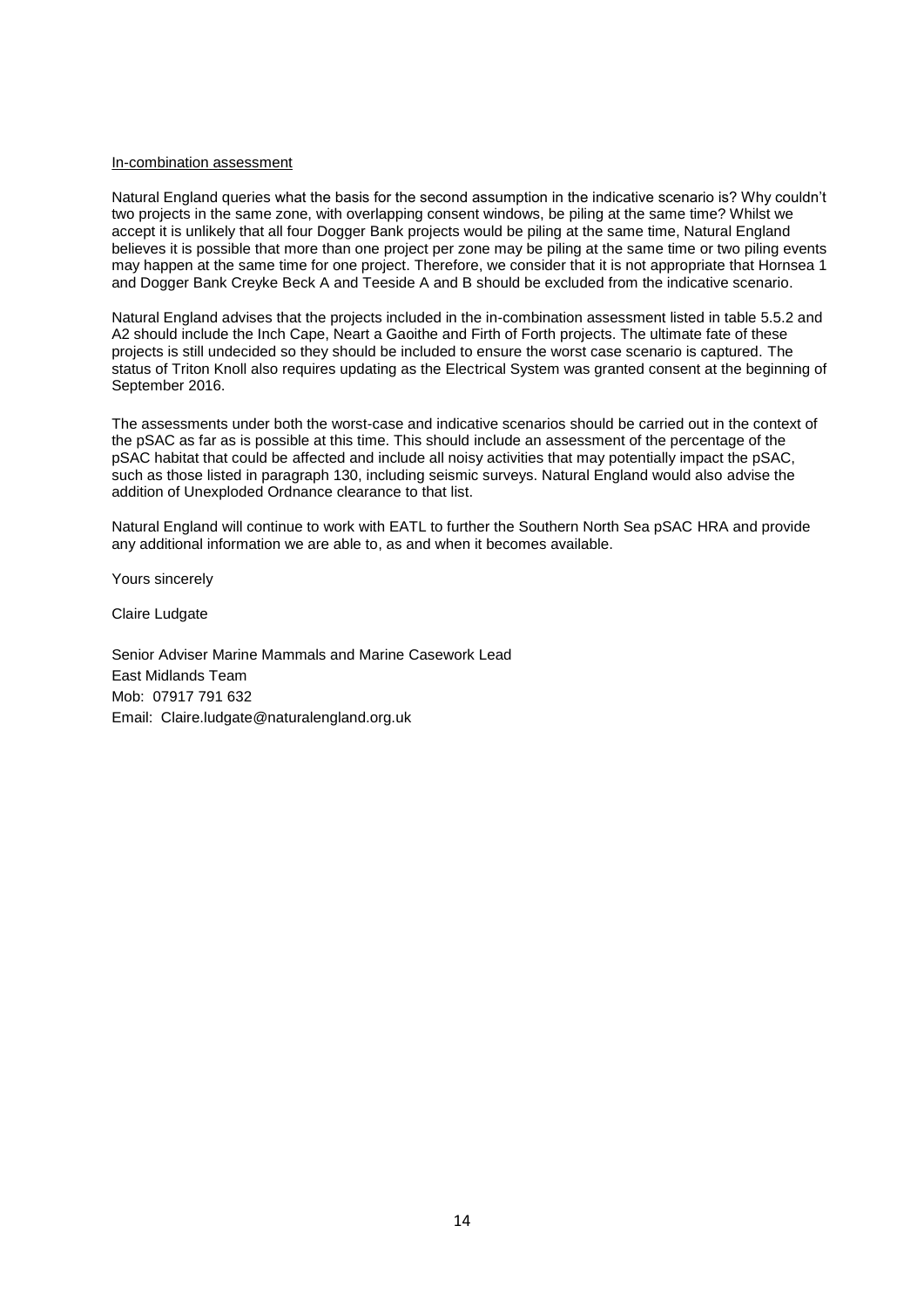## **4. Appendix 3 - Natural England's comments on EA1 updated CRM model**

Date: 15<sup>th</sup> September 2016 Our ref: Your ref:



Natural England Mail Hub Block B Whittington Road Worcester WR5 2LQ

**BY EMAIL ONLY**

**Gillian Sutherland**

**ScottishPower Renewables**

T: 07917 791632

Dear Gillian,

#### **East Anglia THREE: Comments on East Anglia ONE CRM Revised for Final Wind Farm Design Document**

Natural England received the above titled document on 5th September 2016 from East Anglia THREE project team, and it was referred to at the Issues Specific Hearing on 7th September 2016.

Natural England notes that the revised Collision Risk Model (CRM) figures for East Anglia ONE are based on the final design, which has a reduced number of turbines to that consented. If there is a legal means of ensuring that the reduction in turbines is legally binding then we agree that the contribution of East Anglia THREE to the cumulative total is largely offset by the reduction in collision risk from East Anglia ONE.

We note that the cumulative CRM total figures presented in this document differs from those figures presented in the cumulative assessments in the East Anglia THREE Environmental Statement (ES), and they also differ from those in the cumulative figures accepted by Natural England at the end of the Hornsea Offshore Windfarm (Zone 4) - Project TWO (Hornsea 2) hearings (see Table 1).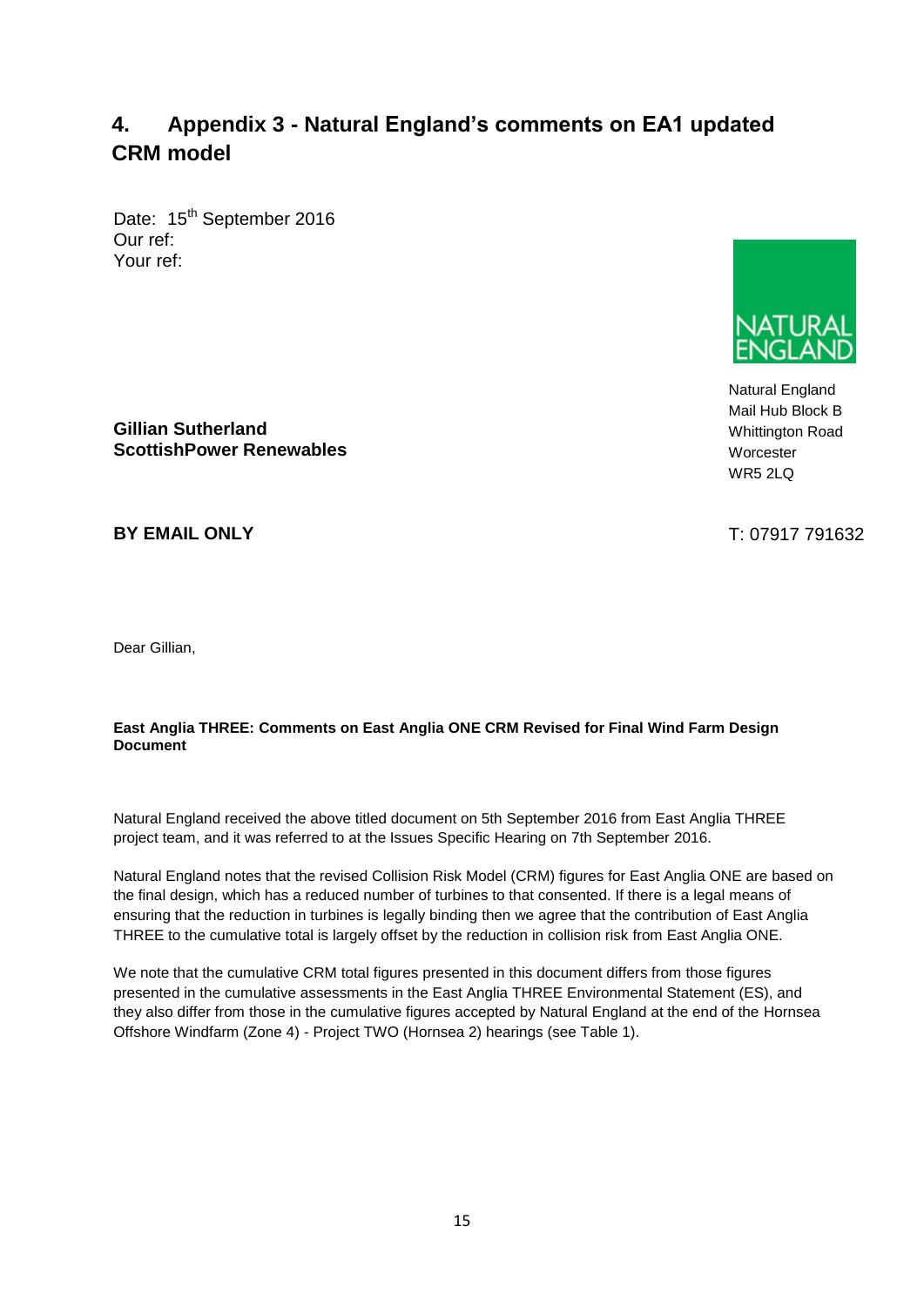**Table 1: Comparison of the cumulative CRM figures presented in Table 7 of the Applicant's 'East Anglia ONE CRM Revised for Final Wind Farm Design' document with those in the East Anglia THREE ES and from the Hornsea 2 examination**

| <b>Species</b>                    | <b>EA3 (ES)</b> | EA3 estimate of<br>totals up to Hornsea<br>2 with consented<br><b>EA1 figures</b> | EA <sub>3</sub><br>(updated<br>included<br>revised EA1<br>totals) | <b>Cumulative totals accepted</b><br>by NE at end of Hornsea 2<br>hearing (excluding EA3) |
|-----------------------------------|-----------------|-----------------------------------------------------------------------------------|-------------------------------------------------------------------|-------------------------------------------------------------------------------------------|
| Gannet                            | 3071            | 2942                                                                              | 2881                                                              | 2976                                                                                      |
| Kittiwake                         | 4003            | 3507                                                                              | 3482                                                              | 3412                                                                                      |
| Great<br>black-<br>backed<br>gull | 1049            | 840                                                                               | 860                                                               | 664                                                                                       |

Table 1 (above) highlights that the cumulative figures presented in this document for all projects up to and including Hornsea 2 (with the original East Anglia ONE CRM figures included) are all lower than those that the Applicant presented in the East Anglia THREE Environmental Statement. For kittiwake, another figure is presented as part of the East Anglia THREE examination in the document titled "Volume 5 Erratum: correction to kittiwake in-combination collision mortality", submitted on 7<sup>th</sup> July 2016. This document gives a total cumulative figure for up to and including East Anglia THREE (with consented East Anglia ONE figures) as 3,753.

It is not possible to identify why the figures differ as a full cumulative table with a breakdown of each individual project's contribution is not presented in this document, or in the Memorandum of Understanding (MoU) between Natural England and the Dong Energy produced at the end of the Hornsea 2 hearings. Therefore is not clear exactly why the cumulative totals are different.

However, whilst there is still uncertainty around what the actual cumulative totals are, we do accept the main point being made that the change in design and the revised CRM for East Anglia ONE results in a reduced collision risk for that project and therefore reduces the cumulative total.

As with the cumulative CRM totals, the in-combination total used for the HRA assessment for kittiwake and gannet from the Flamborough and Filey Coast pSPA differs from the figures presented in the East Anglia ONE revised CRM document, and also with the totals accepted by Natural England at Hornsea 2 (see Table 2). However, we accept that the in-combination mortality for gannet and kittiwake from Flamborough and Filey Coast pSPA, including East Anglia THREE's contribution along with a reduced contribution from East Anglia ONE, is essentially unchanged from the consented position.